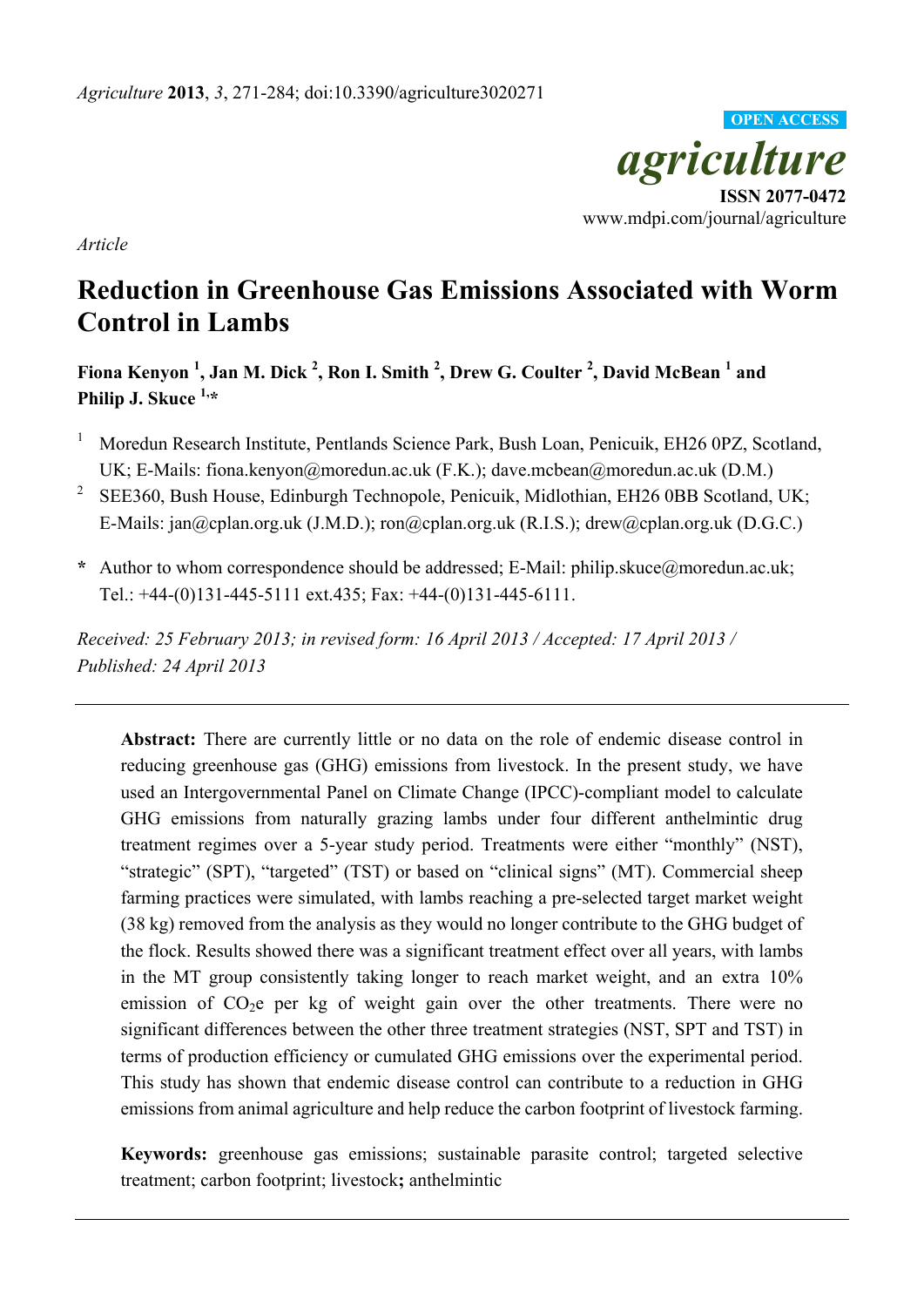#### **1. Introduction**

There is considerable political pressure on many sectors of industry to reduce their carbon footprint to meet ambitious greenhouse gas (GHG) reduction targets in order to mitigate anthropogenic climate change. For example, the UK Government Climate Change Act 2008 [1] requires an 80% GHG reduction by 2050, across the economy, with an 11% reduction from Agriculture by 2020. Globally, agriculture accounts for between 9%–18% of total GHG emissions [2]. Emissions from the agricultural sector in the UK were just over 49 MtCO<sub>2</sub>e in 2009, approximately 9% of UK GHG emissions [3], with emissions from livestock calculated to account for approximately 3% of the total [4]. The current UK agricultural inventory primarily implements a basic approach with emission factors, derived from an Intergovernmental Panel on Climate Change (IPCC) international literature review [5], multiplied by national statistics on fertiliser use and livestock numbers to generate emission estimates for the sector. This simple approach is supplemented by more detailed modelling where extra information is available from UK-based research.

Globally, GHG emissions from agriculture are expected to rise, driven by three main factors: (i) increasing global human population, estimated to reach nine billion by 2050, (ii) increased demand for livestock (meat and dairy) products in emerging economies, e.g., China, India and Russia, and (iii) technological changes including increased use of synthetic fertiliser, irrigation and intensification of animal production systems [6]. To meet this global challenge and to secure sufficient safe and nutritious food, agriculture needs to double its output while halving its environmental and waste footprint, so-called "sustainable intensification" [7]. Hence, there is a new requirement for livestock farmers to become more carbon emission efficiency-driven. Animals emitting GHGs whilst not growing or producing efficiently because of sub-clinical illness add significantly to a farm's environmental footprint [4]. Thus combating endemic, production-limiting disease on livestock farms would be considered essential for any improvement in the efficiency of production [8].

There is increasing research effort being focused on calculating the reduction in GHG emissions associated with increased livestock farming efficiency. Previous studies have considered management options such as changing lambing time to coincide with grass growth, mating ewes for the first time as lambs rather than yearlings, feeding lambs to reduce time to slaughter [9], and also feeding strategies such as supplementary fats, application of methane inhibitors [10] and genetic selection for reduced emissions [11]. There has also been considerable interest in improving livestock productivity through breeding and fertility [4]. However, little attention has been paid to the impact of animal health status on GHG emissions from livestock; as a result there are very few quantitative data available, although the role of endemic disease control in this context has been recognised by policy makers in the agricultural sector, e.g., bovine viral diarrhoea (BVD) control in Scotland [12] and Northern Ireland [13]

Parasitic worms, specifically gastrointestinal nematodes (GIN), are responsible for some of the most important production-limiting diseases of farmed livestock globally [14]. For example, in 2005, GIN parasitism was calculated to cost the UK sheep industry in the region of £84 million [15]. Gastrointestinal nematodes typically cause inappetance and poor nutrient utilisation with resultant ill-thrift. It is hypothesized, therefore, that GIN infection may increase the carbon footprint of livestock farming by increasing the time and inputs required for animals to reach final production weight. Routine anthelmintic drug treatment is the mainstay of helminth parasite control worldwide. However, this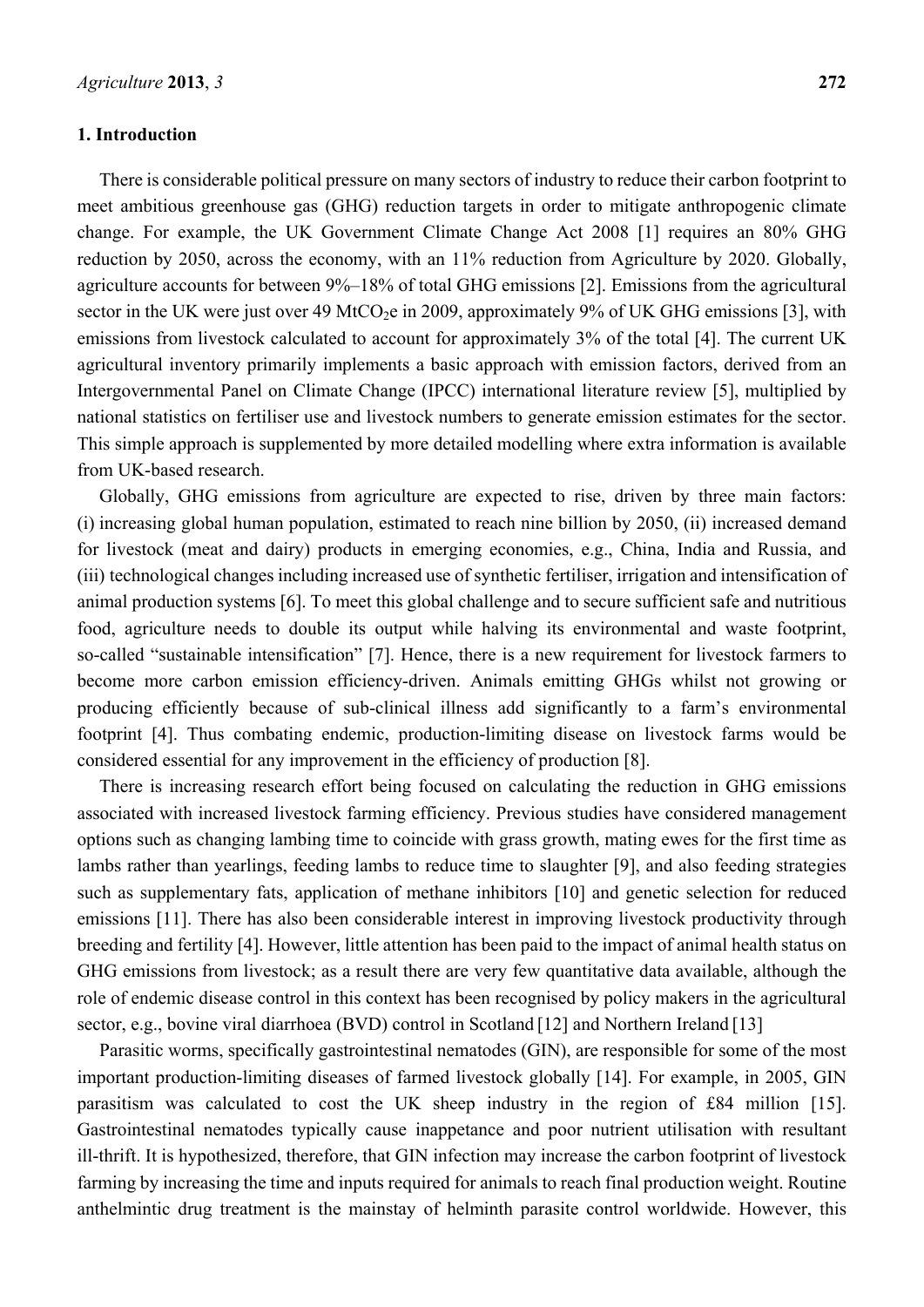practice is associated with increased anthelmintic resistance in GIN parasite populations, especially in sheep and goats, and is now recognised as a major issue of concern for livestock farmers throughout the world [16,17]. Recent research has shown that maintaining a parasite population *in refugia i.e.* unexposed to anthelmintic treatment through reduced or targeted treatment, can help slow the development of anthelmintic resistance [18] Treatment strategies which minimise the use of anthelmintics but maximise production efficiency whilst, at the same time, providing effective and sustainable parasite control, would be considered the best options for future worm control.

The aim of the present study is to provide robust and objective data on the role of animal health in the context of GHG emissions from grazing livestock. In this study, we use a 5-year field trial [19] to estimate GHG emissions from naturally grazing lambs treated under one of four anthelmintic regimes aimed at controlling endemic helminth parasites under genuine field/farm conditions in Scotland.

#### **2. Materials and Methods**

### *2.1. Field Study*

The experimental design for this study has already been described by Kenyon *et al.* [19]. Briefly, replicated field trials were conducted over five consecutive years (2006–2010) at the Moredun Research Institute farm, near Edinburgh, Scotland. At the beginning of each grazing season (May), 16–24 twin lambs at 5–6 weeks of age, and their dams, were allocated to one of eight groups balanced for lamb weight and sex. Each year, lambs were randomly assigned by group to a paddock on which they grazed from May to October whilst exposed to natural GIN infection. Each of eight one hectare paddocks was randomly assigned to one of four treatment regimes, with each treatment regime replicated once. The anthelmintic treatment given, when required, was ivermectin, administered orally (Oramec, Merial, at manufacturer's recommended dose rate of 0.2 mg per kg liveweight). Each paddock received the same treatment for every consecutive year of the experiment. The treatment regimes tested were as follows:

- 1. Neo-Suppressive Treatment (NST group), in which all lambs were treated every four weeks throughout the experimental period.
- 2. Performance-based Targeted Selective Treatment (TST group), where lambs were assessed on their ability to reach individualised target growth rates [16] every two weeks, with those not achieving their set targets being treated.
- 3. Strategic Prophylactic Treatment (SPT group), in which all lambs were treated at strategically appropriate times based on knowledge of the epidemiology of key GIN species on this farm *i.e.* at weaning and six weeks post-weaning.
- 4. Metaphylactic/Therapeutic regime (MT group), in which all lambs were treated when individuals within the group exhibited clinical signs of parasitism, including high faecal egg count (FEC), scouring and/or weight loss. The MT group provided a comparison of the potential productivity losses that might occur in the absence of regular chemical intervention.

Liveweights of all lambs were recorded every two weeks throughout the experimental period at which time a decision to treat TST animals based on their ability to reach live weight gain targets was made. The treatment regimes continued until the end of the grazing season at day 154 when all lambs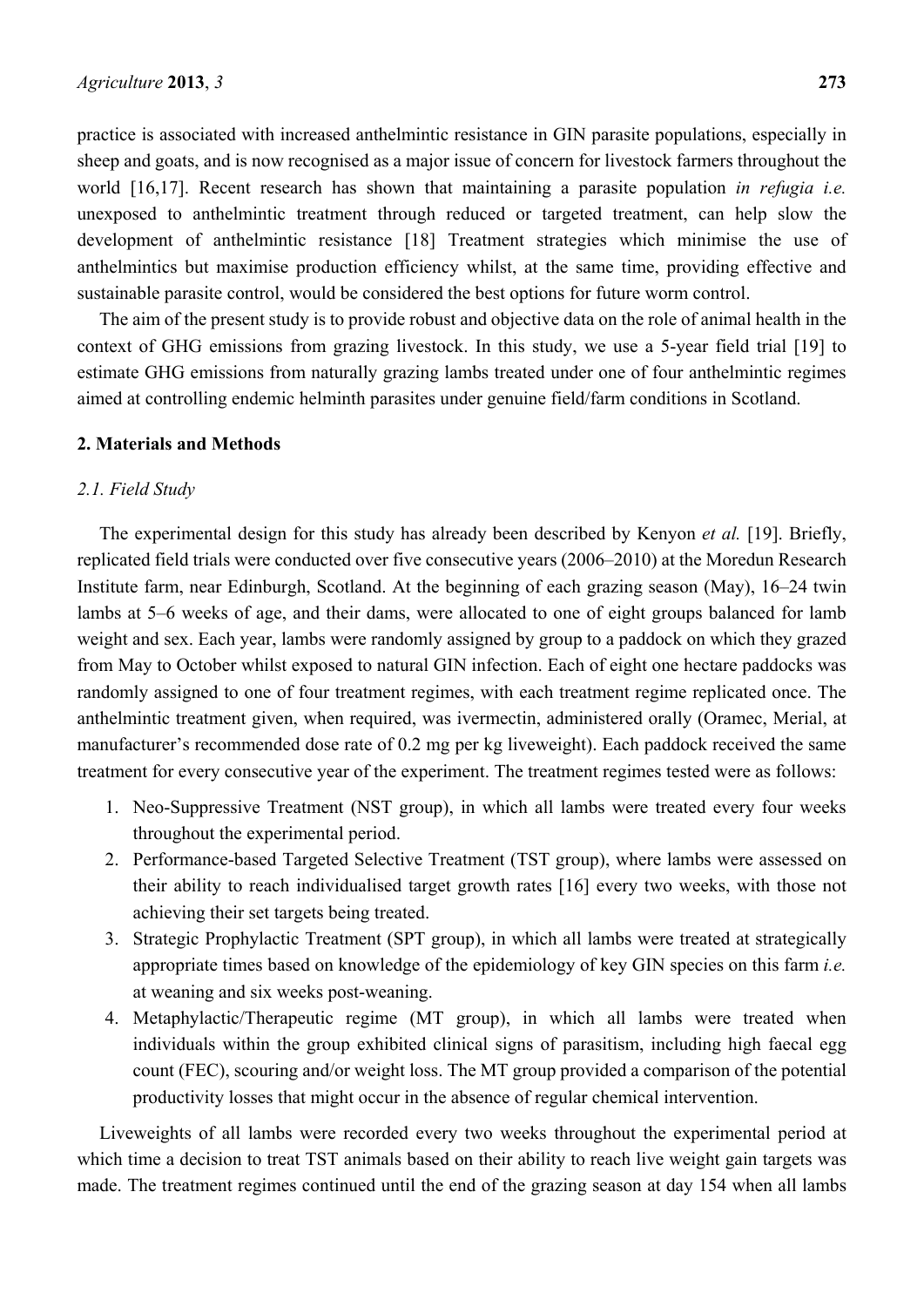were removed and the pastures left fallow until the trial resumed with a fresh batch of lambs the following spring.

#### *2.2. Greenhouse Gas Emission Model*

An IPCC-compliant model (CPLANv2) was modified to focus on the growing period of the lambs in the study, from about 5–18 weeks of age, and was used to model the GHG emissions over the 154 days of the field trial for each of five years. The model is designed to use the default IPCC sheep equations [5] with parameterisation for Western Europe. This relies on the weight of the animal driving a set of energy requirement equations and includes assumptions about the available nutrition and the waste products produced by the animal. There are both direct emissions of GHGs by the animal and further indirect emissions from the consequences of manure being in storage and being spread on the soil. In this experiment, all manure is assumed to be deposited on the pasture.

The model to calculate GHG emissions operates on a daily time step, so calculations are done for each lamb's growth over the successive 14 day periods. The parameters for calculating the net energy used for maintenance and growth are different for female, male and castrated lambs, so for simplicity the model assumed 50% female and 50% male lambs in the composition of all the flocks. The balance of nutrition between milk and grass feed also affects the GHG emissions, and the timing of changeover from mainly milk to mainly grass-fed is required for more detailed modelling; as these data were not available for individual lambs in this experiment, it is assumed that lambs in all treatments were grass-fed throughout the experimental period, which will introduce an upward bias in the calculated GHG emissions. In accordance with IPCC guidelines, the estimated emission of GHGs from the lambs included emissions of methane from enteric fermentation in the digestive system and emissions of both methane and nitrous oxide from manure decomposition on pasture. With the above simplifying assumptions, the model was used to give comparative estimates of GHG emissions across the treatment strategies employed in the study, with the biases in estimates expected to be similar for all treatments.

To simulate what would happen on a commercial farm, a target slaughter weight of 38 kg was set for all years in the experiment. A slaughter weight of 38 kg equates to a dead weight of 17–19 kg, depending on a killing-out percentage (45%–50%), this is a standard weight for the UK supermarket trade [20]. Total cumulative GHG emissions were calculated for all animals in the respective treatment groups until they had reached the pre-selected slaughter weight of 38 kg, at which time they were removed from subsequent GHG calculations.

## **3. Results**

#### *3.1. Proportion of Lambs Reaching Target Slaughter Weight*

From a total of 830 lambs in the experiment over the five years, 338 lambs reached the target weight of 38 kg, with 286 lambs of these reaching this target and being removed from their respective treatment group before the end of the experimental period. Table 1 shows the proportion of lambs that reached the target slaughter weight of 38 kg in each year in each treatment group. The statistical analysis, using a generalised linear model with a binomial error function and logit link, shows that effect of Treatment is significant ( $P < 0.05$ ) as is the effect of Year ( $P < 0.01$ ). Across the five years, only 24% of lambs in the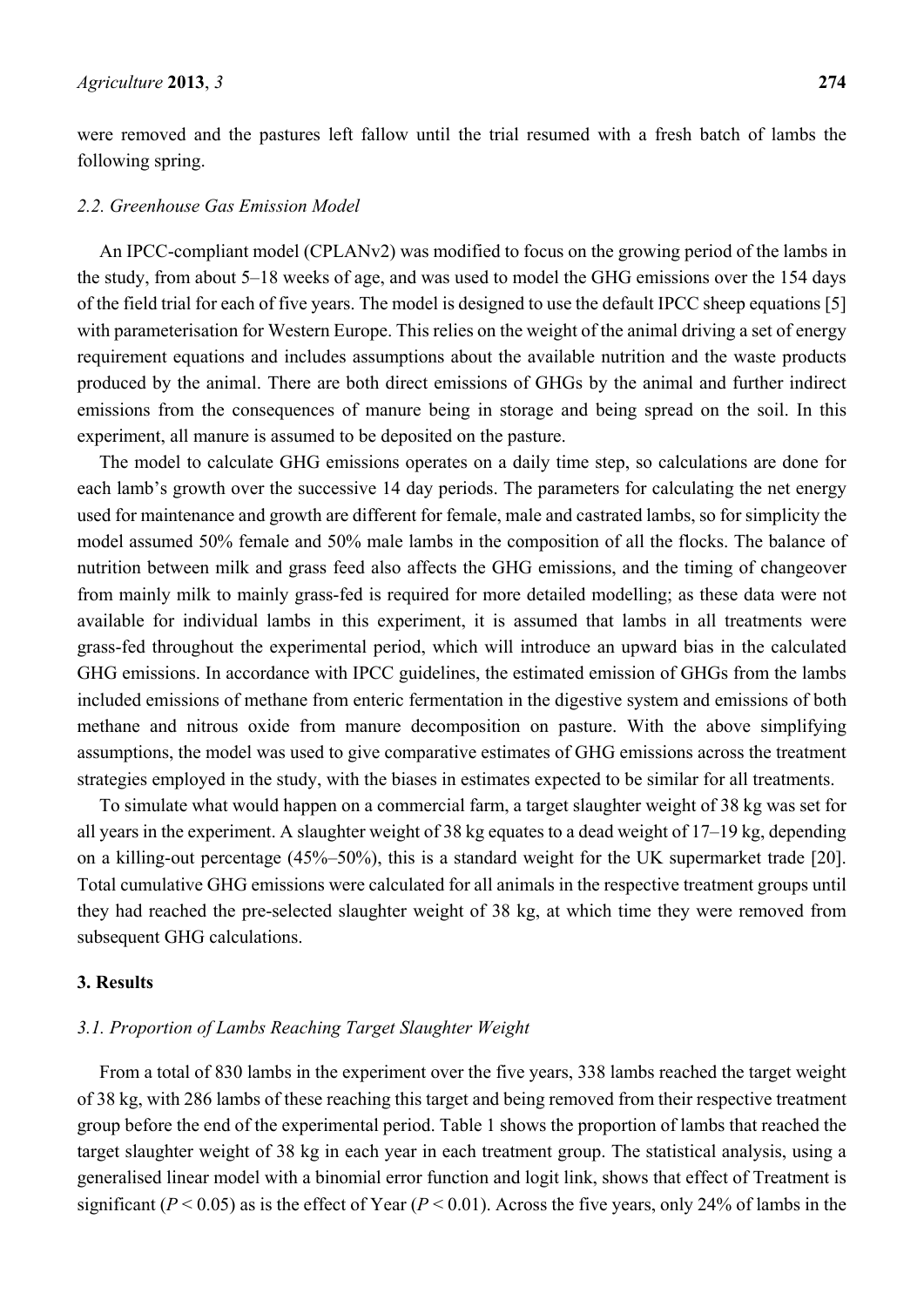MT treatment group reached their target slaughter weight, significantly fewer compared with 44%, 44% and 51% for the SPT, TST and NST treatment groups, respectively. 2010 had significantly more lambs reaching 38 kg live weight than the other years, and 2008 had significantly fewer than 2006, 2009 and 2010. The interaction Year x Treatment is not statistically significant. The standard errors vary and are approximately 5% for overall treatment, 6% for overall year, and 12% for the interaction.

| <b>Treatment</b>          | 2006  | 2007  | 2008  | 2009  | 2010   | <b>Overall Treatment</b> |
|---------------------------|-------|-------|-------|-------|--------|--------------------------|
| MT                        | 12.5  | 16.7  | 3.1   | 25.0  | 60.0   | 23.6a                    |
| <b>NST</b>                | 62.5  | 43.7  | 21.9  | 40.0  | 82.5   | 51.4 b                   |
| <b>SPT</b>                | 33.3  | 33.3  | 32.3  | 50.0  | 70.0   | 43.5 <sub>b</sub>        |
| <b>TST</b>                | 36.2  | 33.3  | 28.1  | 45.0  | 80.0   | 44.4 b                   |
| Overall Year <sup>1</sup> | 36.1a | 31.8a | 21.3a | 40.0a | 73.1 b | 40.7                     |

**Table 1.** Percentages of lambs that reached slaughter weight of 38 kg in each year following treatment under one of four different anthelmintic regimes.

<sup>1</sup> Different letters associated with overall treatment and overall year means on the column and row margins signify statistically significant differences  $(P < 0.05)$ .

## *3.2. GHG Emissions Associated with Anthelmintic Treatment Group*

The cumulative GHG emissions reflect the differences in weight and weight gain between the animals at the end of the experiment (Figure 1). The GHG emissions for lambs reaching their target slaughter weight of 38 kg ranged from 20 kg $CO<sub>2</sub>e$  for an individual in 2010 in the SPT group, which reached its target weight on day 56 of the experiment, compared with 58 kgCO<sub>2</sub>e for an individual lamb in the SPT group of 2006, which did not reach its target weight until the end of the experimental period on day 154. The relationship between live weight gain and GHG emissions, however, was not linear, as is apparent from the scatter between weight gain of a lamb and the associated estimated cumulative GHG emissions for the period either until it reached its target slaughter weight or until the end of the experiment.

The detail of this relationship was explored by calculating the cumulative GHG emissions per kg live weight gained (Table 2). Lambs in the MT treatment group commonly had the highest GHG emissions per kg live weight gained, reflecting the fact that many had not reached their target slaughter weight and, hence, a greater number of lambs were continuing to contribute to the cumulative GHG emissions throughout the experimental period as they grew at a slower rate. The standard errors vary and for overall treatment and overall year means are approximately 0.07 and 0.08, respectively, and 0.14 for the individual cell means.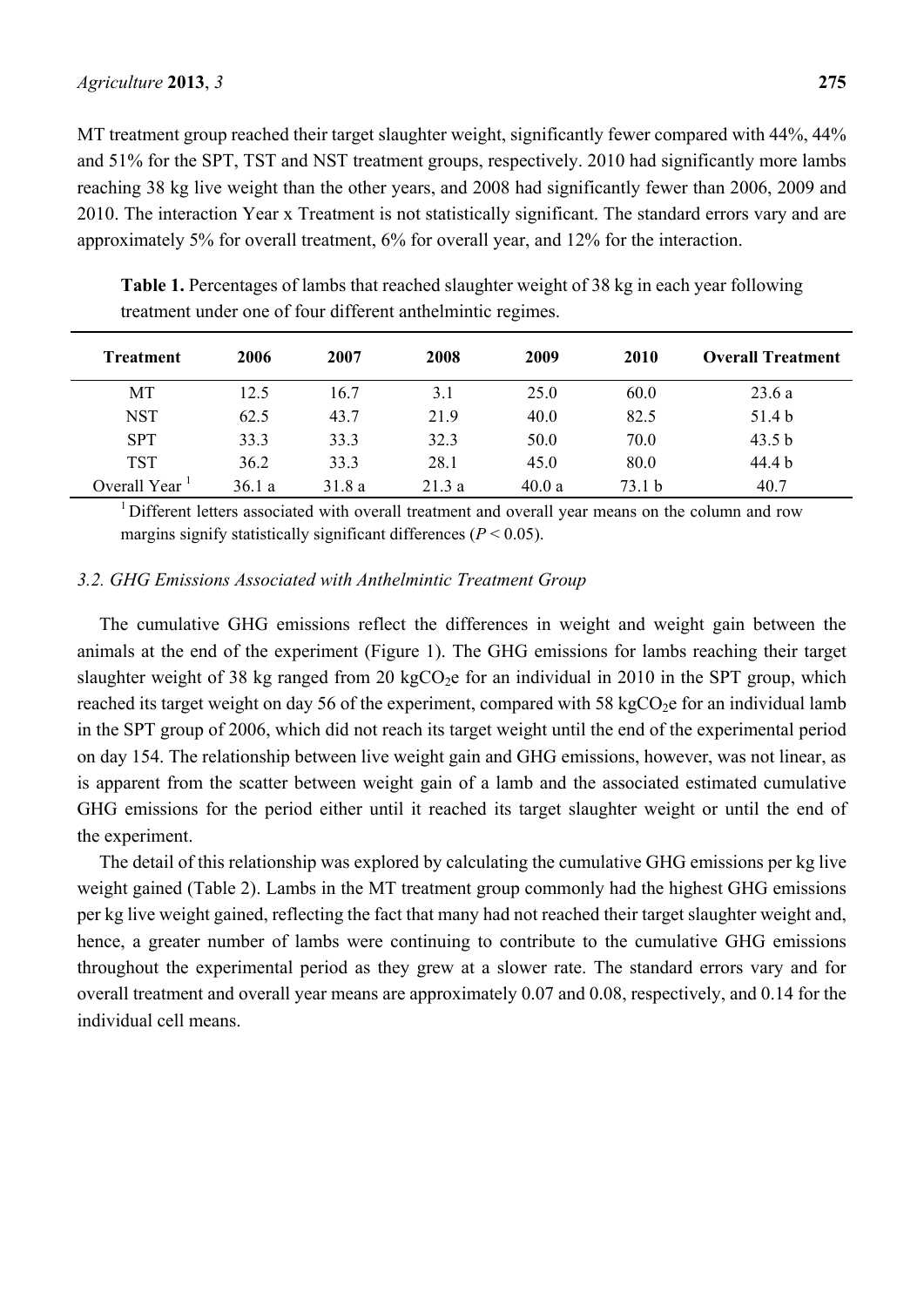**Figure 1.** Cumulative GHG emissions associated with the weight gain of 830 lambs treated under the four anthelmintic regimes from 2006 to 2010, inclusive (with lambs either reaching the target slaughter weight or the end of the experimental period at 154 days).



**Table 2.** Estimated average GHG emissions (kg  $CO<sub>2</sub>e$  per kg live weight gain) assuming lambs removed from the treatment group at slaughter weight of 38 kg $^1$ .

| Treatment    | 2006      | 2007      | 2008      | 2009  | 2010  | <b>Overall Treatment</b> |
|--------------|-----------|-----------|-----------|-------|-------|--------------------------|
| MT           | 2.51      | 2.53      | 2.42      | 2.67  | 2.25  | 2.48 <sub>b</sub>        |
| <b>NST</b>   | 1.99      | 2.31      | 2.19      | 2.40  | 1.97  | 2.17a                    |
| <b>SPT</b>   | 2.27      | 2.31      | 2.13      | 2.37  | 2.23  | 2.27a                    |
| <b>TST</b>   | 2.16      | 2 2 9     | 2.16      | 2.31  | 2.14  | 2.22a                    |
| Overall Year | $2.23$ ab | $2.36$ bc | $2.23$ ab | 2.44c | 2.15a | 2.29                     |

 $1$  Different letters associated with overall treatment means on the column margins signify statistically significant differences ( $P < 0.05$ ), and with overall year means on the row margins ( $P < 0.05$ ).

The difference between treatments was analysed using analysis of variance. This analysis revealed that the cumulative GHGs emitted over the experimental period by each animal, standardised for its weight gain (kg  $CO<sub>2</sub>e$  emitted per kg of weight gain until the individual was removed at the target slaughter weight of 38 kg or until the end of the experiment, *i.e.* over 154 days of growth starting at approximately four to six weeks old depending on year), shows a significant effect for Treatment  $(P < 0.01)$  and for Year  $(P < 0.05)$  with the Treatment x Year interactions not statistically significant. The MT treatment produces significantly higher GHG emissions than the other three treatments (Table 2), and this is consistent for all years. However, analysing the cumulative GHGs emitted over the experimental period by each animal without standardisation (Table 3) showed only a statistically significant effect of Year  $(P < 0.01)$ , with 2010 lower and 2007 higher than the remaining three years.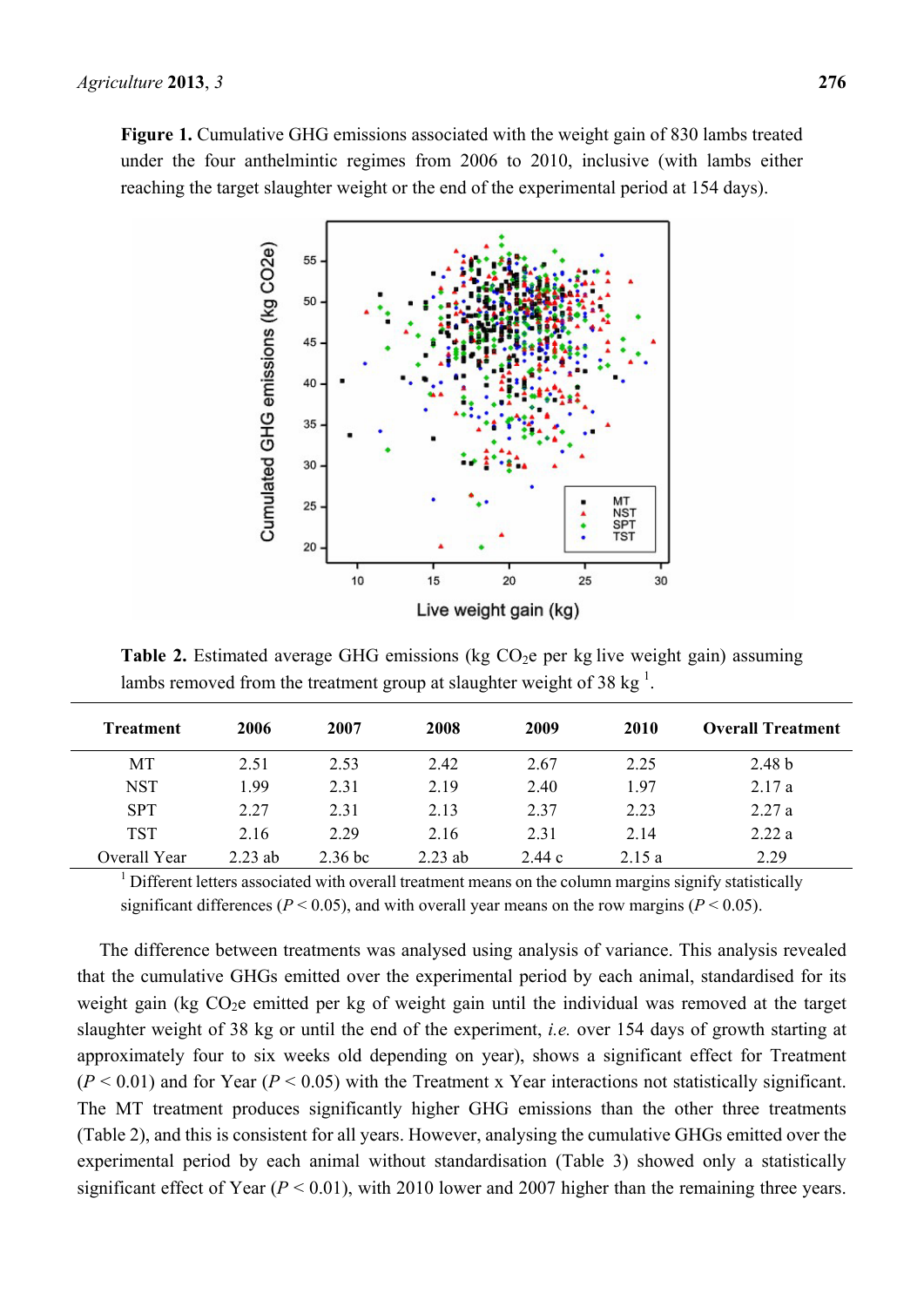The standard errors vary and for overall treatment and overall year means are approximately 0.5 and 0.6, respectively, and 1.2 for the individual cell means.

| <b>Treatment</b> | 2006  | 2007    | 2008               | 2009    | 2010   | <b>Overall Treatment</b> |
|------------------|-------|---------|--------------------|---------|--------|--------------------------|
| MT               | 46.43 | 48.59   | 46.25              | 48.9    | 43.76  | 46.86                    |
| <b>NST</b>       | 44.65 | 47.96   | 46.78              | 45.99   | 41.32  | 45.36                    |
| <b>SPT</b>       | 45.22 | 48.45   | 46.6               | 46.02   | 41.59  | 45.63                    |
| <b>TST</b>       | 45.8  | 48.71   | 45.41              | 46.03   | 41.77  | 45.68                    |
| Overall Year     | 4552h | 48.43 c | 46.26 <sub>b</sub> | 46.73 b | 42.11a | 45.88                    |

**Table 3.** Estimated cumulated GHG emissions for the season (kg  $CO<sub>2</sub>e$  per lamb) assuming lambs removed from the treatment group at slaughter weight of 38 kg.

<sup>1</sup> Different letters associated with overall year means on the row margins signify statistically significant differences ( $P < 0.05$ ).

## *3.3. Variation in Greenhouse Gas Emissions within and between Years*

There was considerable variation between years in the proportion of lambs reaching the selected target weight of 38 kg and a consequential influence on their estimated GHG footprint (Figure 2). In all years, the MT group became separated from the SPT, TST and NST groups as animals were removed upon reaching their target weight. The overall GHG emissions were highest in 2007 and lowest in 2010 (Table 3).

**Figure 2.** Pairs of plots for each of the years 2006 to 2010 showing for the four treatments (on left) the % of lambs remaining in the experiment over the 154 days (*i.e*. those not yet reached the selected target weight of 38 kg) and (on right) the estimated greenhouse gas footprint (average kg $CO<sub>2</sub>e$  per lamb) for each successive 14 day period.

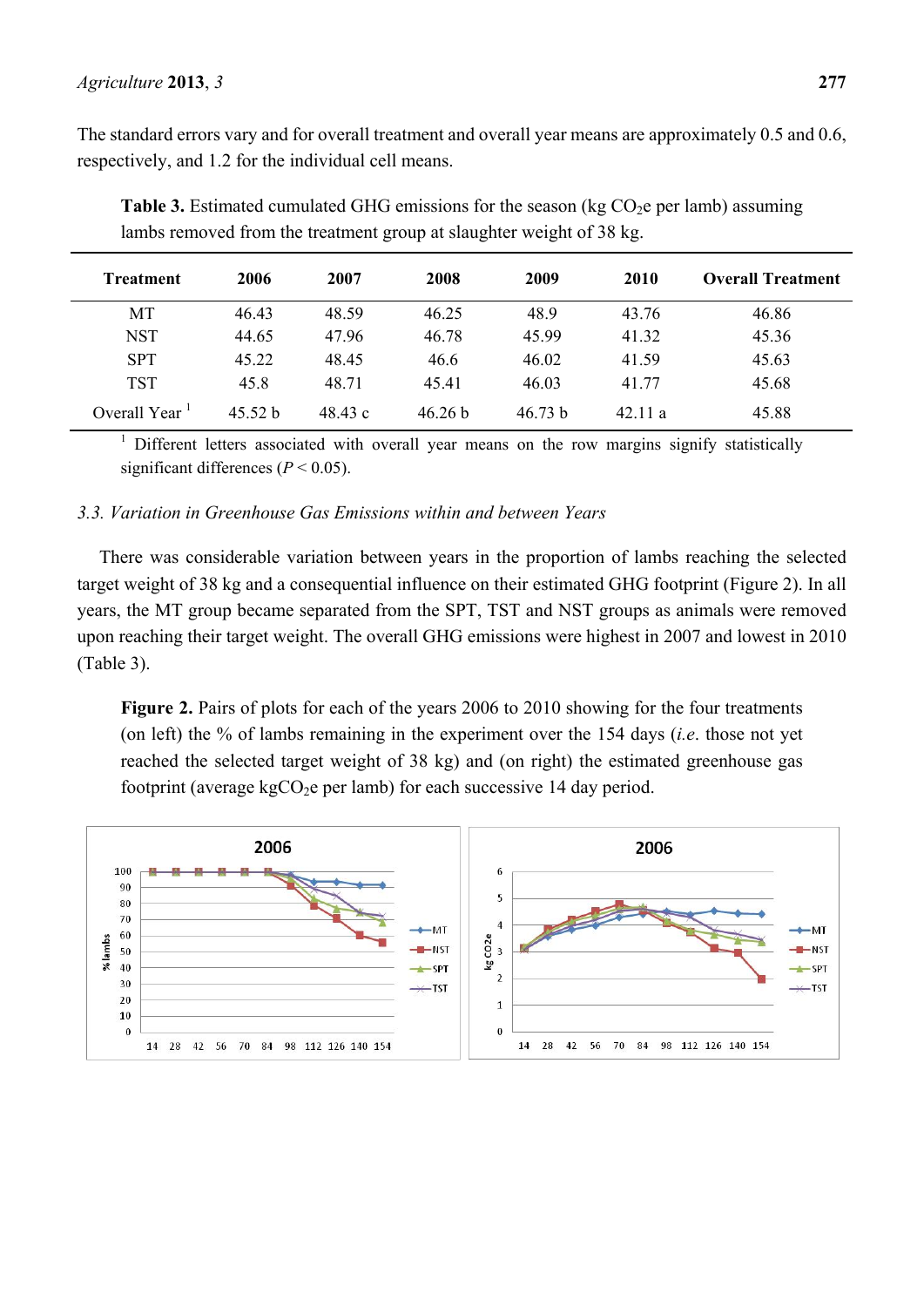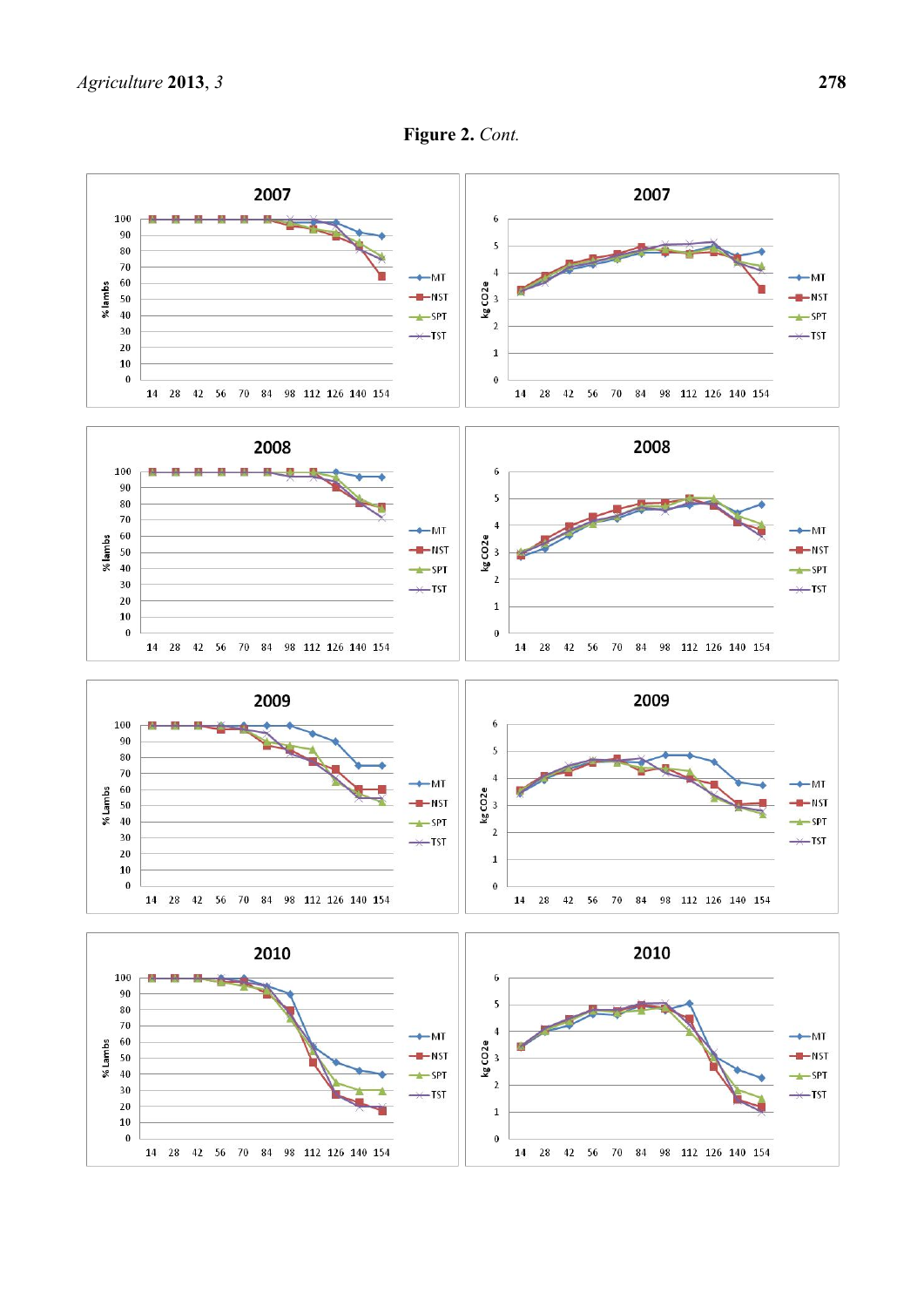#### **4. Discussion**

This study aimed to quantify the GHG emissions associated with naturally grazing lambs under one of four different anthelmintic treatment regimes aimed at controlling endemic gastrointestinal parasites. The analysis revealed that the anthelmintic regime adopted by the farmer to control GIN parasites can have a significant influence on the time it takes lambs to reach their desired slaughter weight and, as a consequence, the animal's carbon footprint.

Across the five years of the study, only 23.6% of lambs in the MT group reached their target slaughter weight compared with 43.5%, 44.4% and 51.4% for the SPT, TST and NST groups, respectively. Lambs in the MT group consequently, had a larger GHG footprint, with an extra 10% emission of CO2e per kg of weight gain over the other treatments. On average, over the whole study, the lambs in the MT treatment group had slightly higher total GHG emissions compared with the other anthelmintic regimes tested, but this was not statistically significant. They also received the fewest anthelmintic treatments, averaging approximately one treatment per year throughout the study [19]. There was no significant difference in GHG emissions between the SPT, TST and NST treatments indicating that the increased use of anthelmintic in the NST group did not improve performance and, essentially, represented wasted expense and effort. This was also reflected in the mean weight gain from these groups, as Kenyon *et al.* [19] reported no significant differences in mean bodyweight of lambs in these groups throughout the five year study.

There was considerable variability across the years in terms of lamb liveweight gain with, for example, only 3% of lambs in the MT group reaching their target weight in 2008 compared with 60% in 2010. This extreme difference was attributed to an outbreak of nematodirosis in spring 2008, lambs in the MT group being particularly vulnerable as they would have had no anthelmintic treatment up until that point [19]. There was more subtle variation in lamb liveweight gain between years, most likely due to variation in climatic conditions and environmental factors such as pasture growth and, hence, nutrient availability. The sex of the lambs will also influence liveweight gain and associated emissions, with the model assuming ~12% higher GHG emissions for male lambs compared to female lambs for any given weight or growth rate. The proportions of male and female lambs were not significantly different across the treatments within any given year, yet the MT group consistently diverged from the other three treatment groups over all five years. Year-to-year variability was balanced out by the time taken or proportion of the respective male and female lambs to reach the target weight and is not considered an important effect by comparison to the other model assumptions. It was also not deemed to be a contributory factor in the associated TST study [19]. There were also changes in the genetic make-up of the study flock over time. The breed of sheep varied across the 5-year study period as a result of a farm management decision to move from stocking Scottish Blackface to more commercial Texel breeds. In Year 1 (2006), Scottish Blackface x Leicester lambs were used but, in subsequent years, mule x Texel were used, with the genetic influence of the latter breed increasing year on year [19]. While this change may account for some of the increase in proportion of lambs reaching target market weight over time, this change applied equally across all treatment groups and there was still a significant difference in liveweight gain and associated GHG emissions between the MT and the other three treatment groups.

Very few, if any, studies have considered the annual variation in the GHG budgets of farms. While this study was not designed to do so, it is clear that, without taking such variation into account,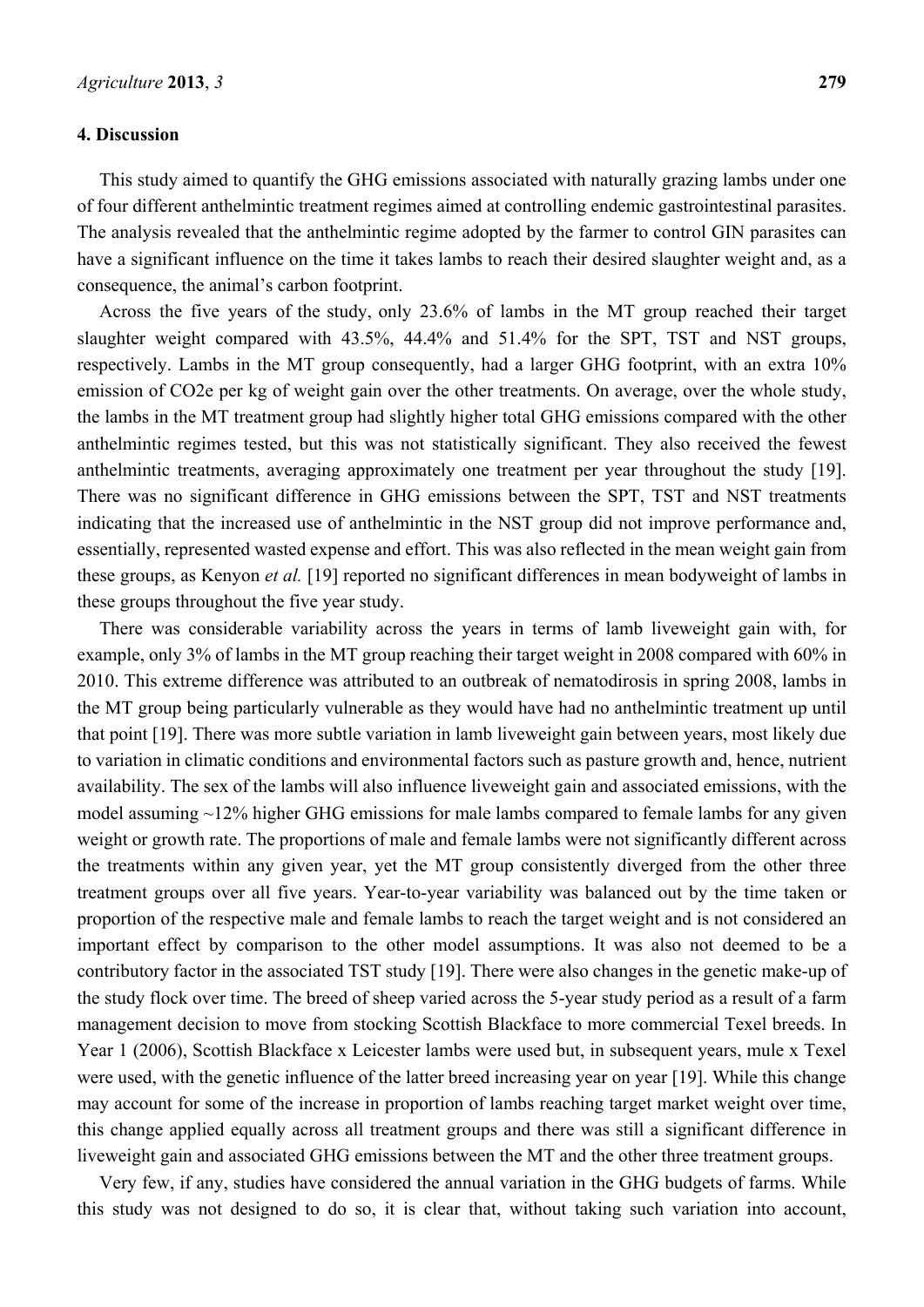regulatory mechanisms to monitor or control GHG emissions from farms could be both restrictive in terms of limiting a farmer's management choices, although excluding inefficient options should be beneficial overall. Such mechanisms could also involve climatic factors beyond the farmer's control. Policy-making related to GHG reduction strategies for food and agricultural production is a relatively recent activity [21], but the strong coupling of economic and GHG efficiency shown in this study leads to common strategies thus simplifying the process. It could be argued that farmers might increase stocking density as a result of these earlier finishing times for the lambs, but as this study is restricted to the grass-fed element within the full lamb production life-cycle and as the costs associated with the ewe are not altered, it seems unlikely that this management change alone would lead to increased flock numbers.

Although there were no significant differences in cumulative GHG emissions from the NST, SPT and TST groups, from a parasitological perspective, NST would not be considered to represent best practice as frequent treatment has been consistently shown to select strongly for anthelmintic resistance [17]. In this study, monthly neo-suppressive treatment (NST) throughout the study period, resulted in a reduction in ivermectin efficacy of 33.4% over the 5 years of the trial, compared to reductions of 9.0%, 11.6 and 14.4% for the TST, SPT and MT groups, respectively [19]. The NST regime, therefore, is associated with rapid selection for ivermectin resistance, yet it brings no significant production or GHG emissions advantage. It is worth noting that the SPT regime employed here was based on considerable experience and a sound understanding of the epidemiology of the parasite population on this property, it remains to be seen how applicable this approach is to other farm systems. Similarly, the TST regime used in this study requires an element of investment in equipment and labour input e.g., fortnightly weighing of lambs, but the advent of electronic identification systems, automated weighcrates and drafting systems with built-in decision support will help facilitate its use in practice [19]. Lambs in the TST group could conceivably have received more treatments than their NST counterparts, but this proved never to be the case; the average number of treatments ranged from 1.6–2.2 per year in the TST group against the standard four treatments in the NST group [19]. Considering all factors together e.g., lamb performance, drug usage, development of resistance and GHG emissions, then TST or SPT approaches would offer the best options for sustainable parasite control.

There are some small differences in the equations and parameter values used in a UK-specific model as against this IPCC version based on their 2006 reports [5]. For this particular experiment, there is a direct linear relationship between the two estimates with the UK model estimate being 21% greater than the IPCC model estimate, so raising the  $2.5 \text{ kg CO}_2$ e per kilogram liveweight gain for the lambs in this study to 3.0 kg  $CO<sub>2</sub>e$  per kilogram liveweight gain if UK-specific parameters were used. The appropriateness of the particular assumptions for specific applications has to be further tested for a good on-farm estimate of GHG emissions, but these differences in assumptions do not change the relative performance of the treatments in this study.

In the present study, we only considered the growth of the lamb and did not include GHG emissions associated with the ewe or grass production, as these were considered standard across all treatments. The E-CO2 carbon dioxide equivalent calculator takes a Life Cycle Analysis approach, modelling GHG fluxes from birth to the farm gate, utilising conversion factors and economic allocation to establish annual GHG emissions per kilogram of live and deadweight for each enterprise [22]. On average, across 30 sheep enterprises in England, it has been estimated that the GHG budget of sheep meat is 11.95 kg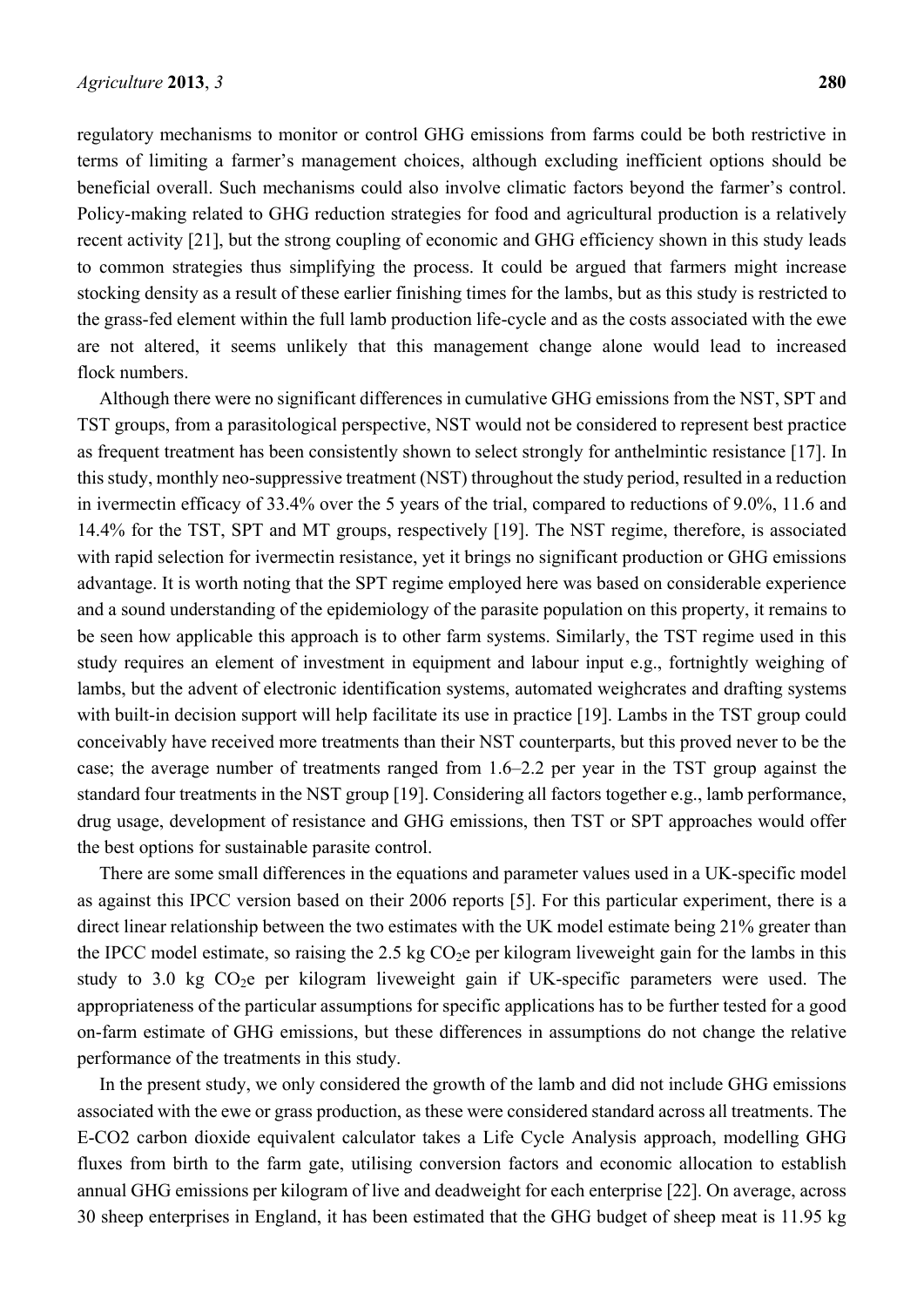$CO<sub>2</sub>e$  per kilogram liveweight or 23.9 kg  $CO<sub>2</sub>e$  per kilogram of carcase weight, with an estimated range of 9.57–12.87 kg  $CO<sub>2</sub>e$  per kilogram liveweight for lowland flocks, equivalent to the production system in this study.

A recent carbon audit of 131 English beef and 57 English sheep enterprises [23], identified traits associated with low and high carbon livestock farms. Low carbon livestock farms were typified by, amongst other factors, (i) achieving optimum daily liveweight gains and (ii) achieving the best finishing weight as early as possible. Production-efficiency-based strategies such as TST, by definition, exemplify some of the key requirements of low carbon livestock farming. Several studies have highlighted the dominance of biological processes in contributing to the GHG budget of livestock farming systems [24,25]. Booth [26] surveyed 16 farms in Scotland on similar land types to the present study and estimated that livestock contributed over 70% of the total farm GHG emissions with the remainder being associated with energy and fuel (18.7%), fertilizer (7.6%), and emissions associated with crop residue in fields increasing soil emissions  $(\leq 1\%)$ . In order to reduce the GHG footprint of livestock farms, mitigation options that target biological processes are, therefore, likely to be most effective. Management strategies aimed at maximising economic gain to the farmer and consequently the supply chain are increasingly being recognised as also reducing GHG emissions [9]. It has been estimated, for example, that every 1 kg  $CO<sub>2</sub>e$  reduction per kg liveweight in GHG emissions is associated with a £0.28 improvement in English sheep enterprise margins [22]. Such economic benefits would also be more likely to encourage farmer uptake of appropriate GHG mitigation measures.

There are very little, if any, data available on the role of animal health and endemic disease on GHG emissions from livestock. The present study revealed differences in GHG emissions associated with four different anthelmintic treatment strategies in lambs, which are sufficiently large that they could have an impact on a farm's GHG budget. The differences relate to the weights of the animal but also reflect the length of time the animal is contributing to overall emissions from the farm. Although this study concentrates on gastrointestinal nematode control in sheep, these findings could have wider implications for livestock farming *i.e.* that sustainable control of other endemic, production-limiting diseases could help reduce the carbon footprint of livestock farming. In addition to gastrointestinal nematode parasitism in sheep and cattle [14,15], there are numerous studies in the scientific literature describing production losses due to disease in food-producing animals. Examples include (i) fewer units of product e.g., kg beef, produced per day due to paratuberculosis [27], (ii) animals taking more days to reach their target weight as a result of liver fluke infection [28], (iii) delayed onset, reduced yield and quality of production e.g., for milk due to mastitis [29], (iv) lost production *i.e.* lambs or calves aborted due to infection with *Chlamydia* or *Neospora*, for example, during pregnancy [30,31] and (v) premature culling, common in dairy cattle due to lameness or mastitis [32]. These studies tend to have an economic focus but they could equally be translated into emissions estimates, using GHG per unit product as the readout.

This study demonstrates that sustainable control of endemic, production-limiting disease represents a potential win-win situation, both from an economic and environmental standpoint. Such information will allow policy makers to make informed decisions about the mitigation options available for reducing GHG emissions from animal agriculture, balanced against the contribution of livestock products to local and global food security.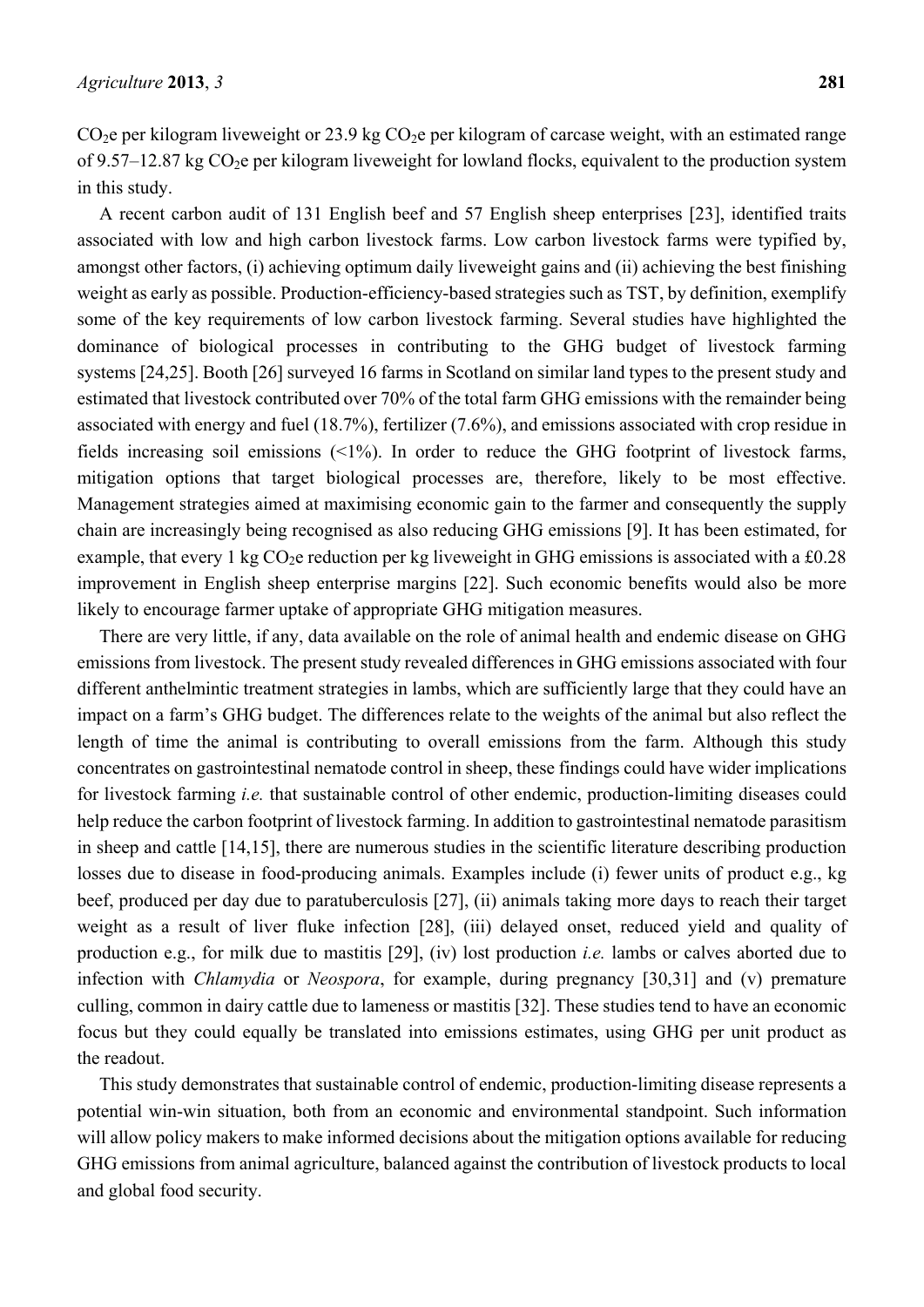## **5. Conclusions**

The present study has shown that effective management of endemic production-limiting disease, in this case, gastrointestinal parasites, can reduce the farm's GHG budget under simulated commercial farming conditions. Waiting for animals to show clinical signs before treatment had a production and GHG emissions penalty. There was little difference between the monthly, strategic and targeted treatment approaches in terms of performance efficiency and GHG emissions. However, monthly anthelmintic treatment is not sustainable as it selects strongly for resistance. Strategic treatment would be a better option but requires a sound understanding of the epidemiology of the gastrointestinal parasites on a given farm to be fully effective. Targeted (selective) treatment represents the best and most practical option for sustainable parasite control and reducing GHG emissions as it, by default, optimises daily liveweight gain, reduces the selection pressure for resistance and reduces the amount of anthelmintic used overall

## **Acknowledgments**

The authors would like to thank the Scottish Government's Rural and Environmental Science and Analytical Services (RESAS), Quality Meat Scotland, EUFP7 PARASOL and GLOWORM projects for continued financial support for the field work. The authors are also indebted to Ruth Zadoks, Moredun Research Institute and Eric Morgan, University of Bristol, for helpful and insightful comments on the manuscript.

### **References**

- 1. UK Government Climate Change Act 2008. Available online: www.legislation.gov.uk/ukpga/2008/ 27/contents (accessed on 22 November 2012).
- 2. Steinfeld, H.; Gerber, P.; Wassenaar, T.; Castel, V.; Rosales, M.; de Haan, C. *Livestock's Long Shadow: Environmental Issues and Options*; Report presented to the Food and Agricultural Organisation (FAO) of the United Nations (UN): Rome, Italy, 2006; pp. 1–284.
- 3. MacCarthy, J.; Brown, K.; Webb, N.; Passant, N.; Thistlethwaite, G.; Murrells, T.; Watterson, J.; Cardenas, L.; Thomson, A.; Pang, Y. *UK Greenhouse Gas Inventory, 1990 to 2009*; Annual Report for Submission under the Framework Convention on Climate Change; AEA Technology: Didcot, UK, 2011; pp. 16–28. Available online: http://unfccc.int/national\_reports/annex\_i\_ghg\_inventories /national\_inventories\_submissions/items/5888.php (accessed on 20 May 2012).
- 4. Gill, M.; Smith, P.; Wilkinson, J.M. Mitigating climate change: The role of domestic livestock. *Animal* **2009**, *4*, 323–333.
- 5. IPCC. *2006 IPCC Guidelines for National Greenhouse Gas Inventories*; Eggleston, H.S., Buendia, L., Miwa, K., Ngara, T., Tanabe, K., Eds.; National Greenhouse Gas Inventories Programme, Institute for Global Environmental Strategies (IGES): Hayama, Japan, 2006.
- 6. Smith, P. Agricultural greenhouse gas mitigation potential globally, in Europe and in the UK: What have we learnt in the last 20 years? *Glob. Change Biol*. **2012**, *18*, 35–43.
- 7. *Foresight. The Future of Food and Farming*; Final Project Report; The Government Office for Science: London, UK, 2011; pp. 1–211.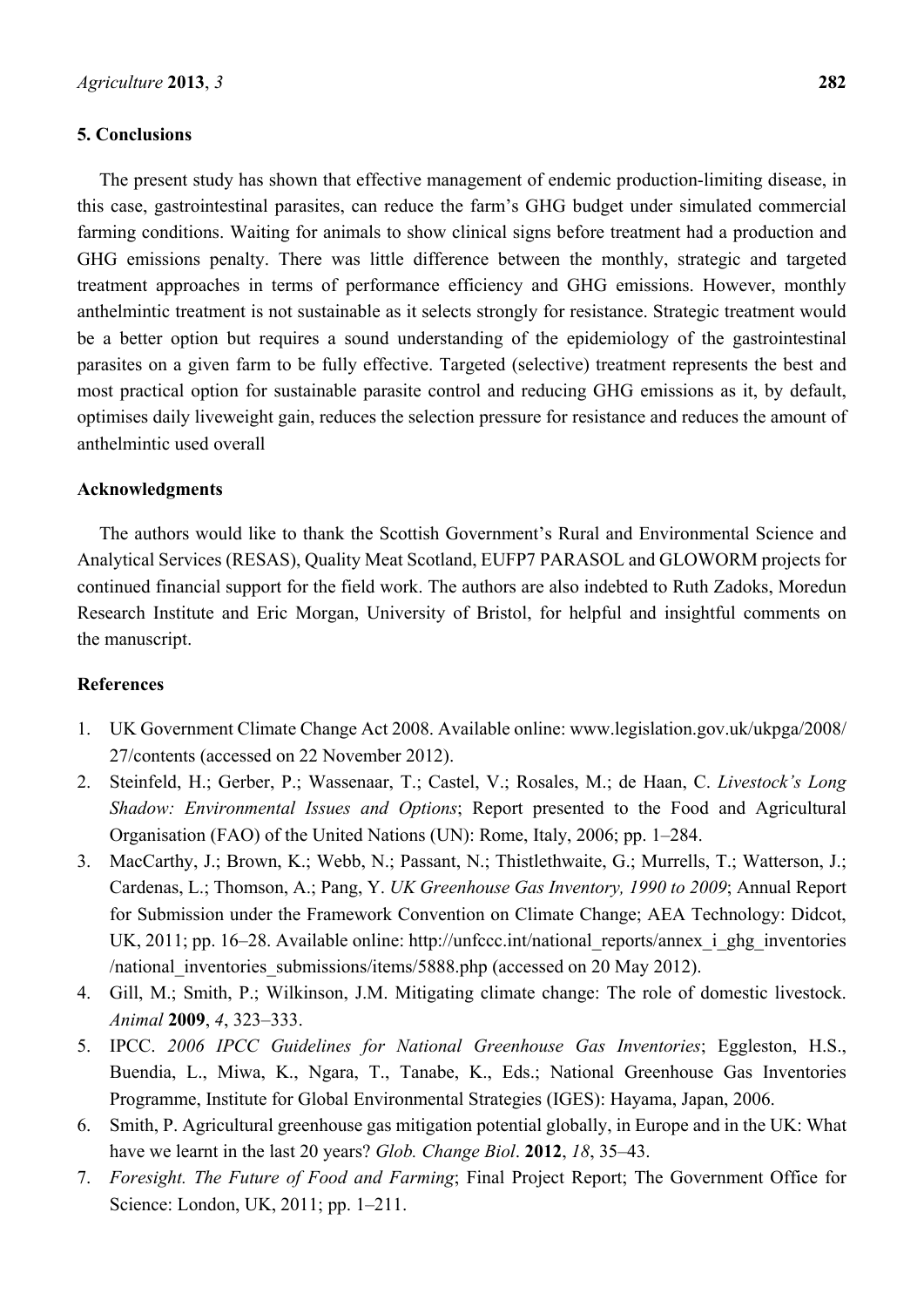- 8. Thornton, P.K. Livestock production: Recent trends, future prospects. *Phil. Trans. R. Soc. Biol. Sci.* **2010**, *365*, 2853–2867.
- 9. Alcock, D.J.; Hegarty, R.S. Potential effects of animal management and genetic improvement on enteric methane emissions, emissions intensity and productivity of sheep enterprises at Cowra, Australia. *Anim. Feed Sci. Technol.* **2011**, *166–167*, 749–760.
- 10. Rasmussen, J.; Harrison, A. The benefits of supplementary fat in feed rations for ruminants with particular focus on reducing levels of methane production. *Vet Sci.* **2011**, doi:10.5402/2011/613172.
- 11. Pinares-Patiño, C.S.; McEwan, J.C.; Dodds, K.G.; Cárdenas, E.A.; Hegarty, R.S.; Koolaard, J.P.; Clark, H. Repeatability of methane emissions from sheep. *Anim. Feed Sci. Technol.* **2011**, *166–167*, 210–218.
- 12. The BVD Scotland Order. Available online: www.scotland.gov.uk/Publications/2011/01/ 17111217/9 (accessed on 22 November 2012).
- 13. Survey to determine the prevalence of infection with BVD virus in suckler and dairy herds in Northern Ireland. Available online: www.agrisearch.org/beef/ongoing-beef/animal-health-andwelfare-beef/74 (accessed on 22 November 2012).
- 14. Charlier, J.; Van der Voort, M.; Hogeveen, H.; Vercruysse, J. ParaCalc<sup>®</sup>—A novel tool to evaluate the economic importance of worm infections on the dairy farm. *Vet Parasitol.* **2012**, *184*, 204–211.
- 15. Nieuwhof, G.J.; Bishop, S.C. Costs of the major endemic diseases of sheep in Great Britain and the potential benefits of reduction in disease impact. *Anim. Sci.* **2005**, *81*, 23–29.
- 16. Greer, A.W.; Kenyon, F.; Bartley, D.J.; Jackson, E.B.; Gordon, Y.; Donnan, A.A.; McBean, D.W.; Jackson, F. Development and field evaluation of a decision support model for anthelmintic treatments as part of a targeted selective treatment (TST) regime in lambs. *Vet. Parasitol.* **2009**, *164*, 12–20.
- 17. Kaplan, R.M.; Vidyashankar, A.M. An inconvenient truth: Global worming and anthelmintic resistance. *Vet. Parasitol.* **2012**, *186*, 70–78.
- 18. Van Wyk, J.A.; Hoste, H.; Kaplan, R.M.; Besier, R.B. Targeted selective treatment for worm management—How do we sell rational programmes to farmers? *Vet. Parasitol*. **2006**, *139*, 336–346.
- 19. Kenyon, F.; McBean, D.; Greer, A.W.; Burgess, C.G.S.; Morrison, A.A.; Bartley, D.; Bartley, Y.; Devin, L.; Nath, M.; Jackson, F. A comparative study of the effects of four treatment regimes on ivermectin efficacy, body weight and pasture contamination in lambs naturally infected with gastrointestinal nematodes in Scotland. *Int. J. Parasitol. Drugs Drug Resist.* Available online: http://dx.doi.org/10.1016/j.ijpddr.2013.02.001 (accessed on 21 February 2013).
- 20. Planned Carcase Production for the Scottish Sheep Industry. Quality Meat Scotland (QMS): Edinburgh, UK, 2007; pp. 1–12. Available online: www.scottishsheepstrategy.org.uk/sitev2/pdfs/ ccase.pdf (accessed on 12 December 2012).
- 21. Norse, D.; Tschirley, J.B. Links between science and policy making. *Agric. Ecosyst. Environ.* **2000**, *82*, 15–16.
- 22. Testing the Water. In *The English Beef and Sheep Production Roadmap—Phase 2*; English Beef and Lamb Executive (EBLEX): Kenilworth, UK, 2010; pp. 1–48. Available online: www.eblex.org. uk/documents/content/news/p\_cp\_testingthewater061210.pdf (accessed on 12 December 2012).